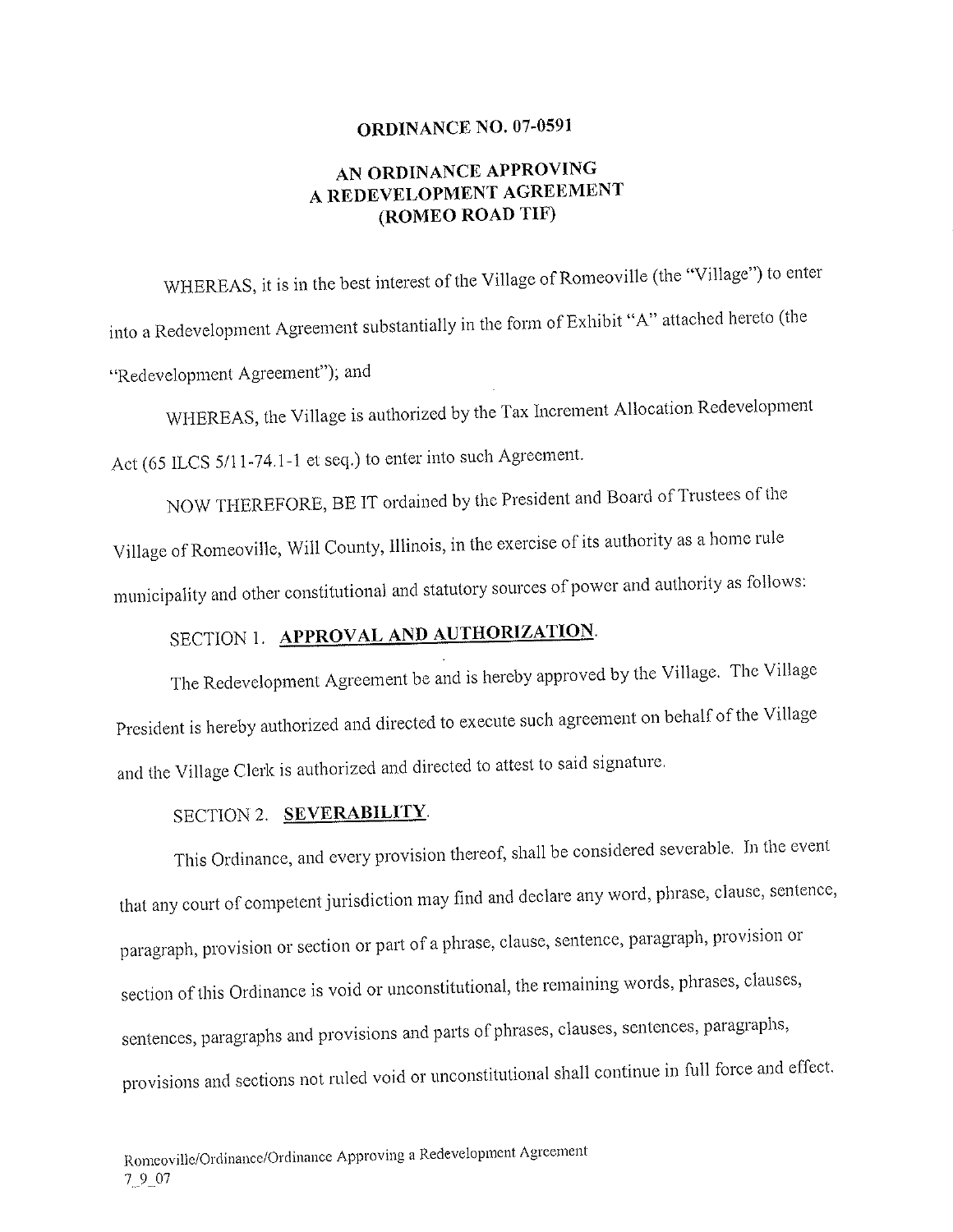#### SECTION 3. REPEALER.

All Ordinances or parts of Ordinances conflicting with any provisions of this ordinance

are hereby repealed.

#### SECTION 4. EFFECTIVE DATE.

This Ordinance shall be in full force and effect from and after its passage and approval.

PASSED this 19<sup>th</sup> day of September, 2007, with 4 members voting aye, 0 members voting nay, the President N/A voting, with 1 members absent or passing, and said vote being:

Trustee Linda S. Palmiter Trustee Dr. Edward McCartan **AYE ABSENT** Trustee Andy Goitia **AYE** Trustee John D. Noak **AYE** Trustee Michele Annerino **AYE** VILLAGÈ CLERK

APPROVED this 19th day of September, 2007.

VÍH *A*GE PRESIDENT

(SEAL)

ATTEST:

Le flollo **VILLAGE CLERK**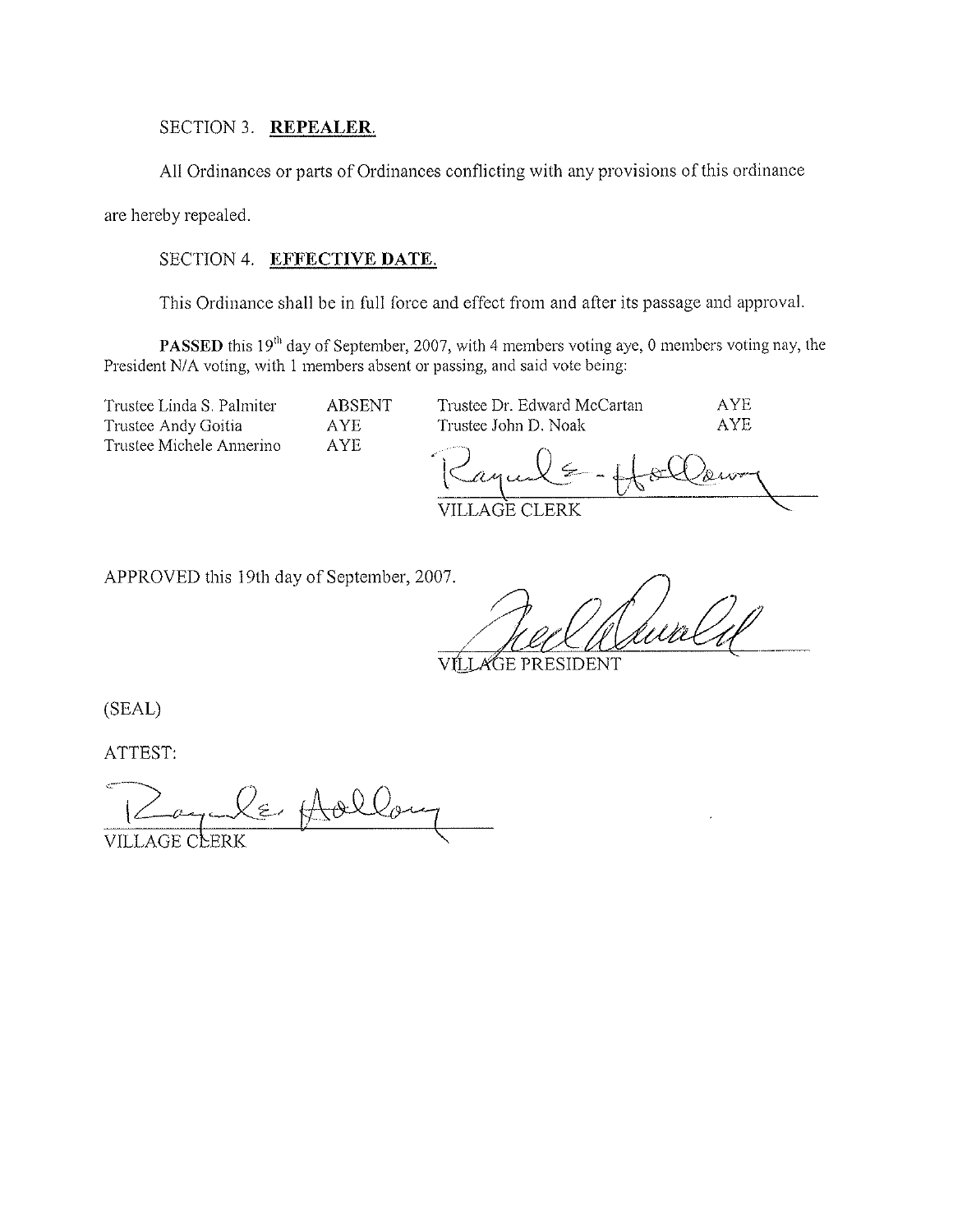#### VILLAGE OF ROMEOVILLE **CERTIFICATION**

T20080032826 Receipt # Will County Recorder 19P **STATE OF ILLINOIS CPHILLIPS**  $\mathcal{E}$ Time 10:30:31 Date 04/09/2008 SS.  $\mathcal{E}$ \$39.75 Recording Fees: COUNTY OF WILL  $\mathcal{E}$ \$0.00 IL Rental Hsng. Support Program:

I, Raymond Holloway, Village Clerk of the Village of Romeoville, Will County, Illinois, do hereby certify that the foregoing is a true and correct copy of Ordinance 07-0591. I, the undersigned, hereby certify that I am the duly qualified Village Clerk of the Village of Romeoville, Will County, Illinois (the Village).

Witness my hand and official seal of said Village the 19th Day of February, 2008

Dlau

Raymond Holloway Village Clerk

 $\sim$   $^{-1}$ 

 $\sim$   $^{-1}$ 

**SEAL** 

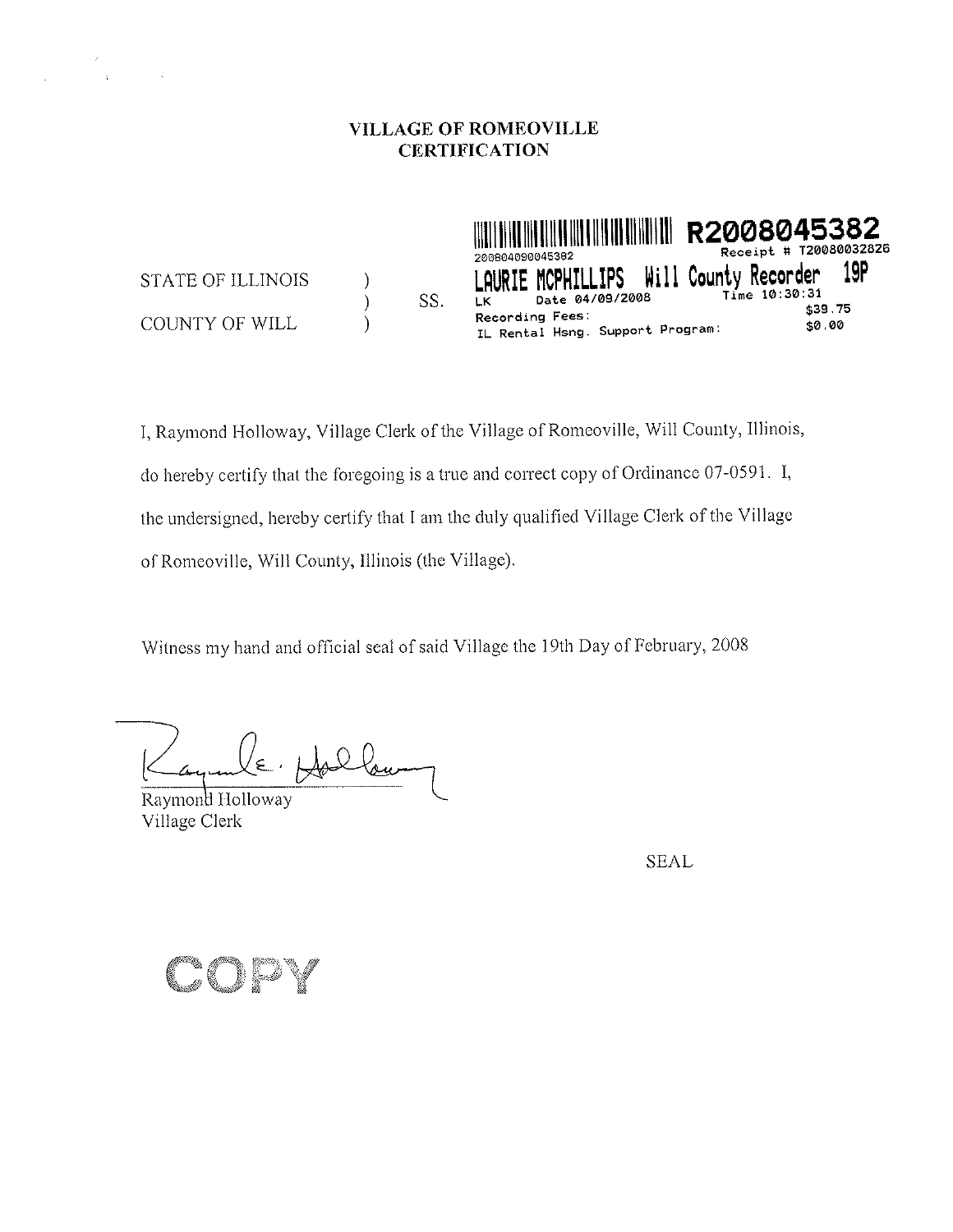Romeo Road TIF Redevelopment Agreement

Prepared by and Return to Village of Romeoville Dawn Caldwell 13 Montrose Dr. Romeoville, IL 60446

 $\label{eq:2.1} \begin{split} \mathcal{L}_{\text{max}}(\mathbf{r}) &= \mathcal{L}_{\text{max}}(\mathbf{r}) \mathcal{L}_{\text{max}}(\mathbf{r}) \\ &= \mathcal{L}_{\text{max}}(\mathbf{r}) + \mathcal{L}_{\text{max}}(\mathbf{r}) \mathcal{L}_{\text{max}}(\mathbf{r}) \mathcal{L}_{\text{max}}(\mathbf{r}) \end{split}$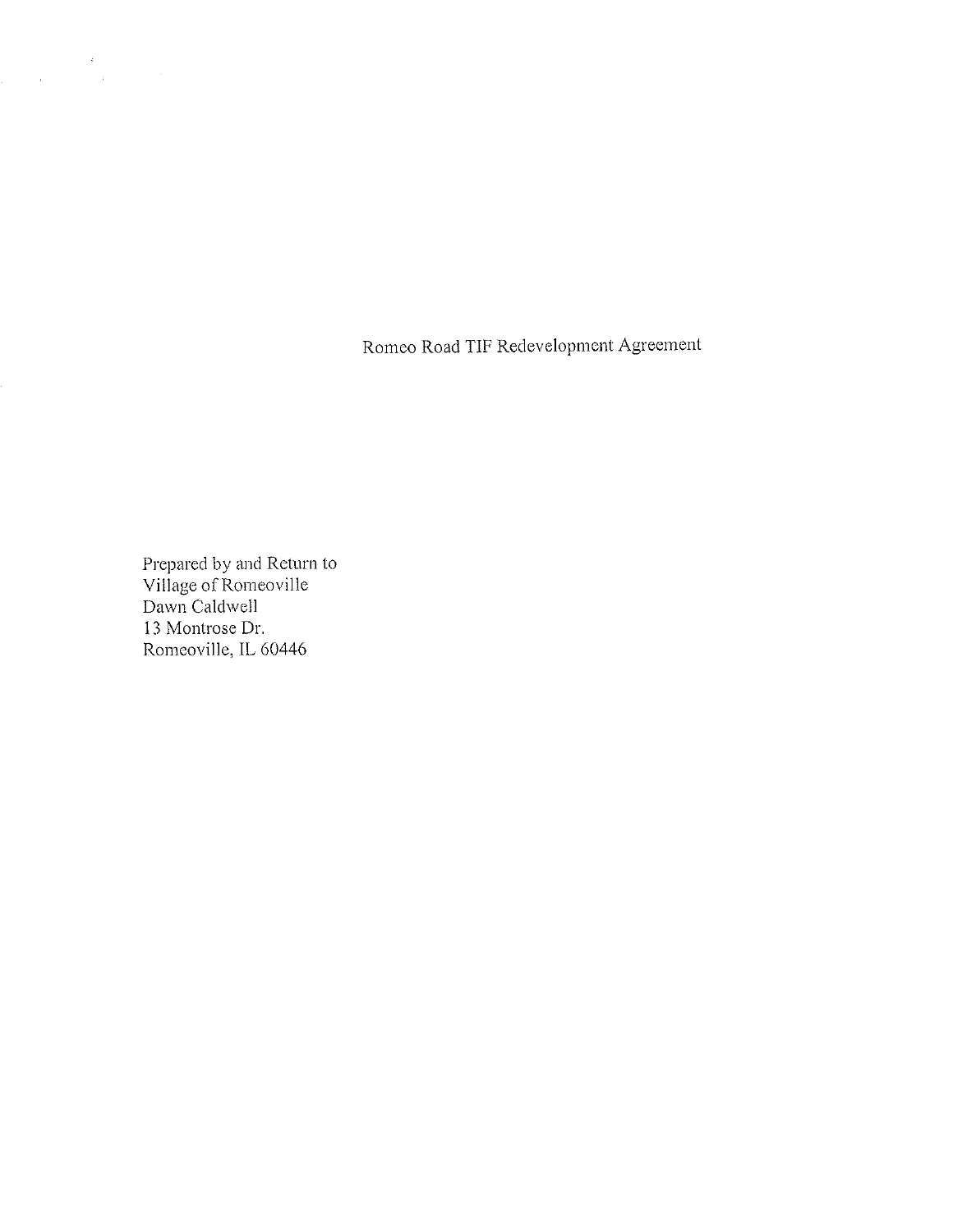Walgreens Redevelopment Agmt Final -1. FirstPage.doc

#### REDEVELOPMENT AGREEMENT

THIS AGREEMENT is made as of the  $\frac{19}{4}$  day of September , 2007, by and between the VILLAGE OF ROMEOVILLE, an Illinois Home Rule municipality, Will County, Illinois, and Lundgren Dowling 1180 N. Farnsworth LLC, successor in interest to DL Acquisitions, Inc.

#### DEFINITION OF GENERAL TERMS

For the purpose of this Agreement, the following terms shall have the meanings as hereinafter indicated:

A. "Act": Shall mean the Tax Increment Allocation Redevelopment Act found at 65 ILCS 5/11-74.4-1 et. seq., including all amendments thereto.

B. "**Agreement**": Shall mean this Agreement, as amended or supplemented at the time in question.

C. " Developer": Shall mean Lundgren Dowling <sup>1180</sup> N. Famsworth LLC, <sup>1011</sup> E. Touhy, Suite 290, Des Plaines, Illinois 60018.

D. "Marquette Redevelopment Project Area": Shall mean that tract of land sometimes also hereinafter referred to as the Marquette TIF District as designated, approved and adopted by Ordinance No. 2010-89.

E. " Marquette Redevelooment Plan": Shall mean that certain document entitled "Village of Romeoville, Tax Increment Redevelopment Plan and Project for the Marquette Tax Increment Finance Redevelopment Project Area" approved and adopted pursuant to Ordinance No. 2009-89, as amended by Ordinance No. 05-0237.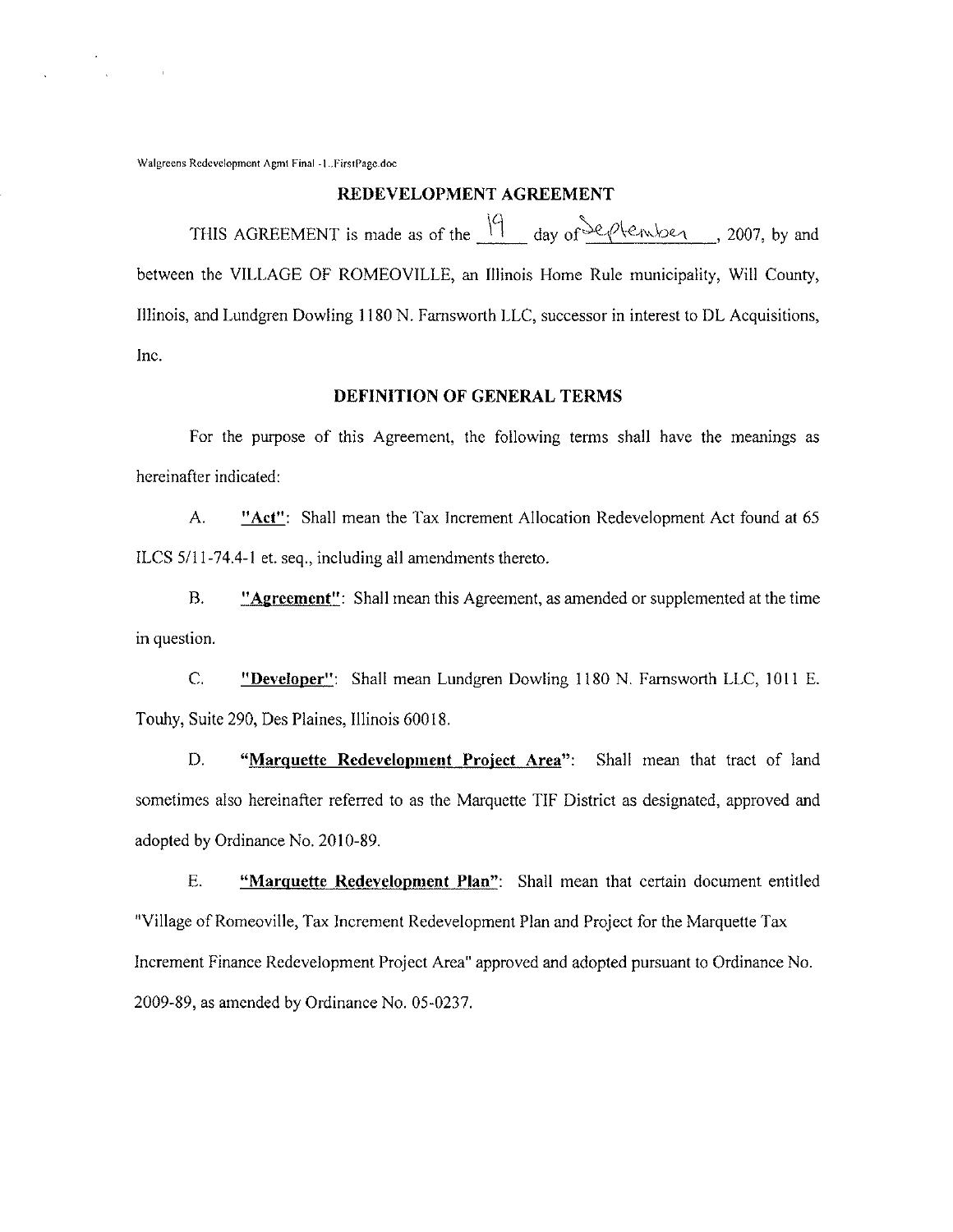F. " Redevelopment Improvements": Shall mean the design, permitting and/or construction of those certain improvements described more fully in Exhibit A hereto, in compliance with the applicable ordinances of the Village, subject to the terms and conditions hereof and the terms and conditions of the annexation agreement by and between Village, Developer and 131' Products North America, Inc. approved by Village Ordinance No. 07-0536 (the "Annexation Agreement")

G. "Downtown Redevelopment Plan": Shall mean that certain document entitled Village of Romeoville, Tax Increment Redevelopment Area Redevelopment Plan and Project for the Downtown Area Redevelopment Project Area" approved and adopted pursuant to Ordinancc No. 05-0241, as amended, supplemented or modified by Ordinance No. 07- $\sim$  N  $\mu$ .

H. "Downtown Redevelopment Project Area": Shall mean that tract of land sometimes also referred to herein as the "Downtown TIF District" as designated, approved and adopted by Ordinance No. 05-0240, as amended, supplemented or modified by Ordinance No. 07-

 $A + A$ 

1. "Romeo Road Redevelopment Project Area": Shall mean that tract of land also referred to herein as the "Romeo Road TIF" as designated, approved and adopted by Ordinance No.  $01*058$ 

J. " Romeo Road Redevelopment Plan": Shall mean that certain document entitled "[Need to Insert] approved and adopted pursuant to Ordinance No. $O7\cdot0.0\%$ 

K. "**Redevelopment Project Costs":** Shall mean those redevelopment project costs defined in Section  $11-74.4-3(a)$  of the Act.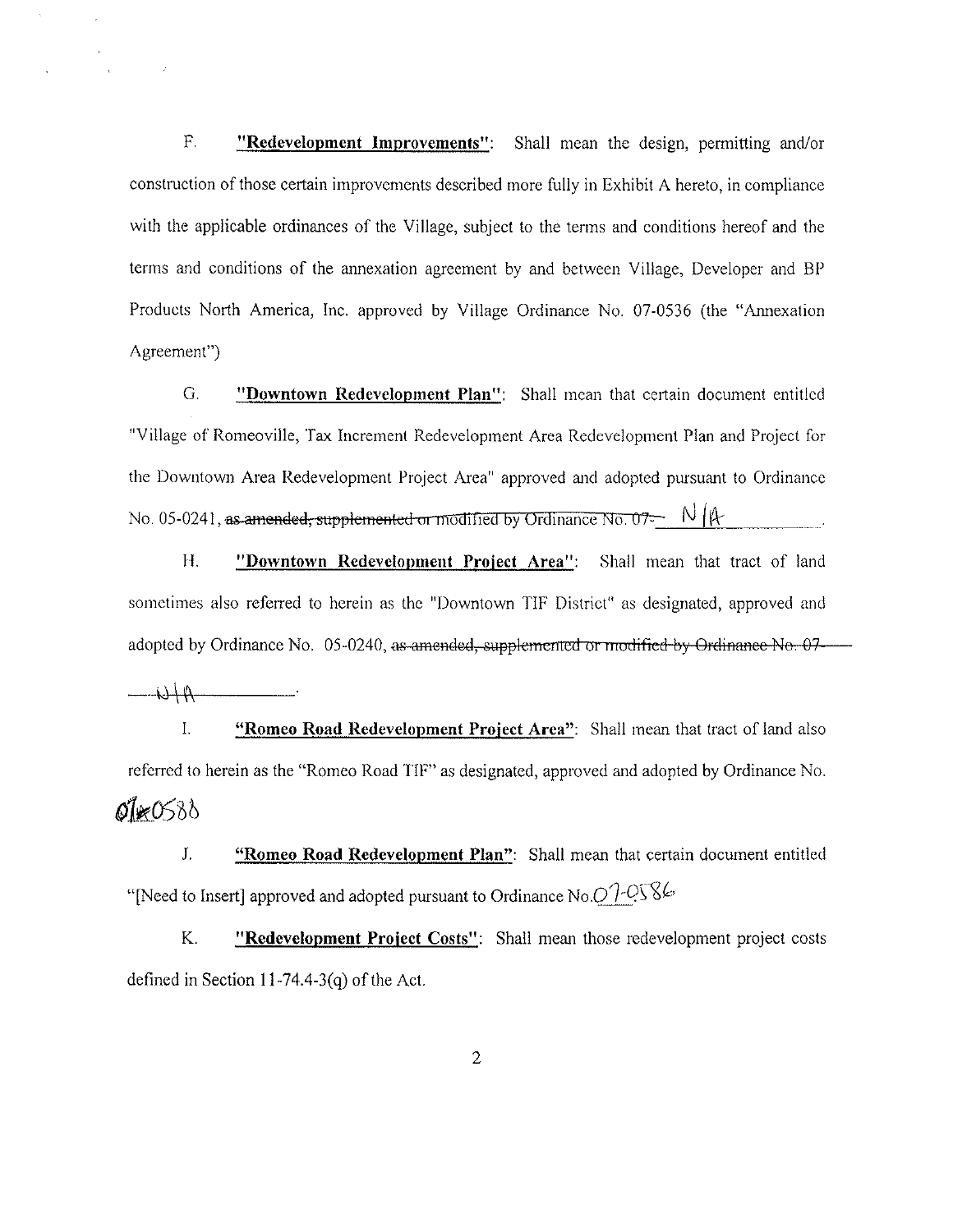L. "Redevelopment Site": Shall mean the tract of land legally described in Exhibit B hereto.

M. "STAF": Shall collectively mean and refer to each of the Special Tax Allocation Funds respectively established by the Village in connection with Marquette TIF District, the Downtown TIF District and the Romeo Road TIF District to receive deposits of Tax Increment from each of such TIF Districts, in accordance with the Act.

N. " Village": Shall mean the Village of Romeoville, <sup>a</sup> home rule municipal corporation located at <sup>13</sup> Montrose Drive, Romeoville, Will County, Illinois.

#### $-$ PREAMBLE  $-$

#### DESIGNATION OF REDEVELOPMENT

#### PROJECT AREA

#### A. Adoption and Qualification as <sup>a</sup> TIF:

1. Marquette TIF District. By Ordinance Nos. 2009-89 and 2010-89, both passed June 6, 1989, (as the same have subsequently been amended, affirmed and/or supplemented by Ordinance Nos. 05-0238 and 05-0237 adopted on January 10, 2005) thc Village designated the Marquette TIF District as a Redevelopment Project Area, adopted tax increment allocation financing therein, and direeted that the portion, if any, of real property taxes which are attributable to the increase in the current equalized assessed valuation of each lot, block, traet or parcel ofreal property in the Redevelopment Project Area over and above the initial equalized assessed value of each property in the Redevelopment Project Area ( such portion sometimes referred to herein as Tax Increment") shall be allocated to and, when collected, shall be paid to the Village Treasurer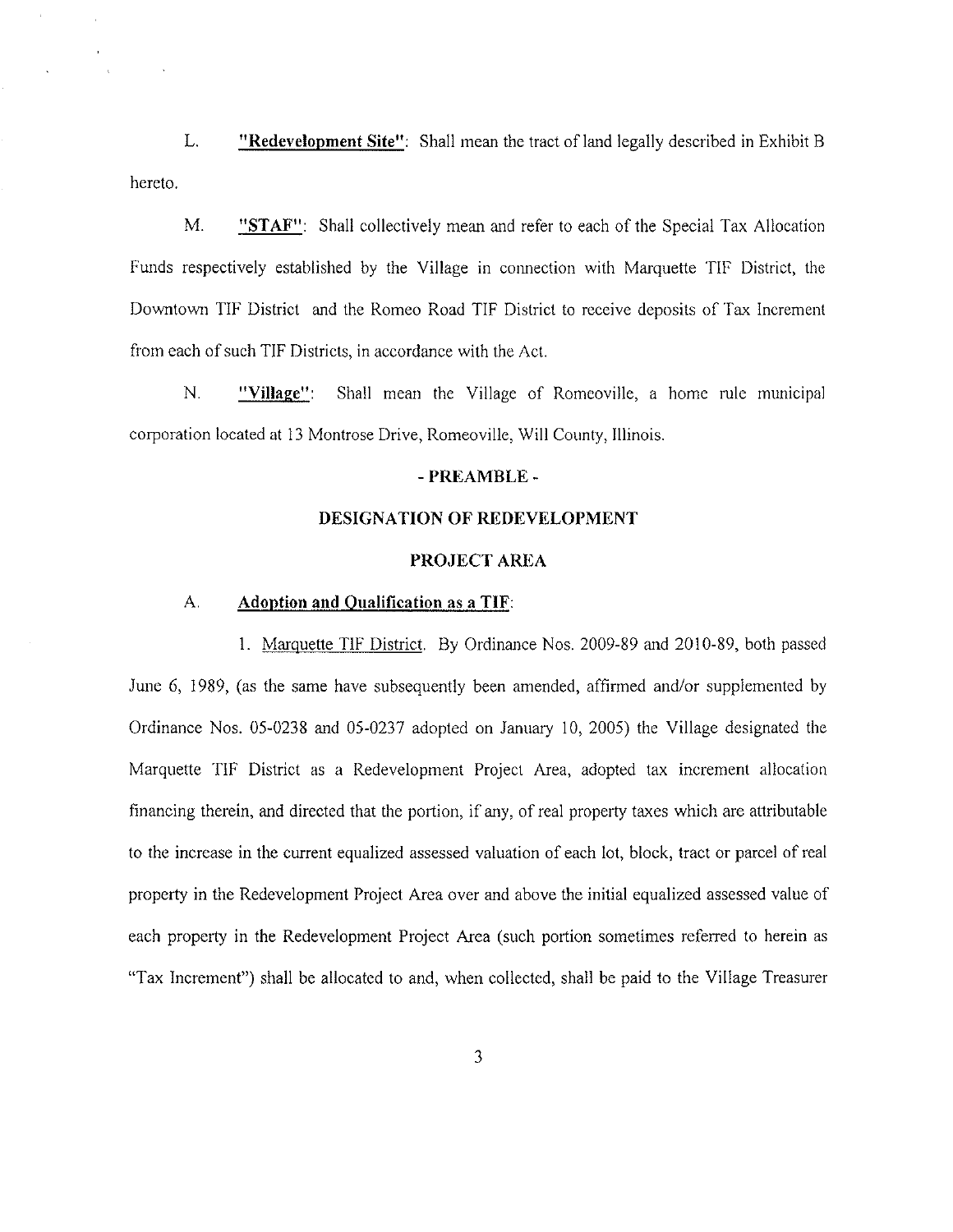who shall deposit said funds in the STAF for the purpose of paying Redevelopment Project costs and obligations incurrcd in the payment thereof.

2. Downtown TIF District. By Ordinance Nos. 05-0240 and 05-0241, both passed January 10, 2005, as-amended, affirmed-and/or supplemented by Ordinances Nos. 07 $\mathcal{N}$  | A. and  $07\frac{\sqrt{\frac{1}{2}}}{\sqrt{\frac{1}{2}}}}$ , Village designated the Downtown TIF District as a Redevelopment Project Area, adopted tax increment allocation financing therein, and directed that the portion, if any, of real property taxes which are attributable to the increase in the current equalized assessed valuation of each lot, block, tract or parcel of real property in the Redevelopment Project Area over and above the initial equalized assessed value of each property in the Redevelopment Project Area (such portion sometimes referred to herein as "Tax Increment") shall be allocated to and, when collected, shall be paid to the Village Treasurer who shall deposit said funds in the STAF for the purpose of paying Redevelopment Project costs and obligations incurred in the payment thereof.

#### 3. Romeo Road TIF District.

By Ordinance Nos. 07 -  $\frac{0.0587}{1}$  and 07- $\frac{0.0588}{1}$ , both passed and approved September 13, 2007, the Village designated the Romeo Road TIF District as a Redevelopment Project Area, adopted tax increment allocation financing therein, and directed that the portion, if any, of real property taxes which are attributable to the increase in current equalized assessed valuation of each lot, block, tract or parcel of real property on the Redevelopment Project Area over and above the initial equalized assessed value of each property in the Redevelopment Project Area shall be allocated to and, when collected, shall be paid to the Village Treasurer who shall deposit said funds in the STAF for the purpose of paying Redevelopment Project costs and obligations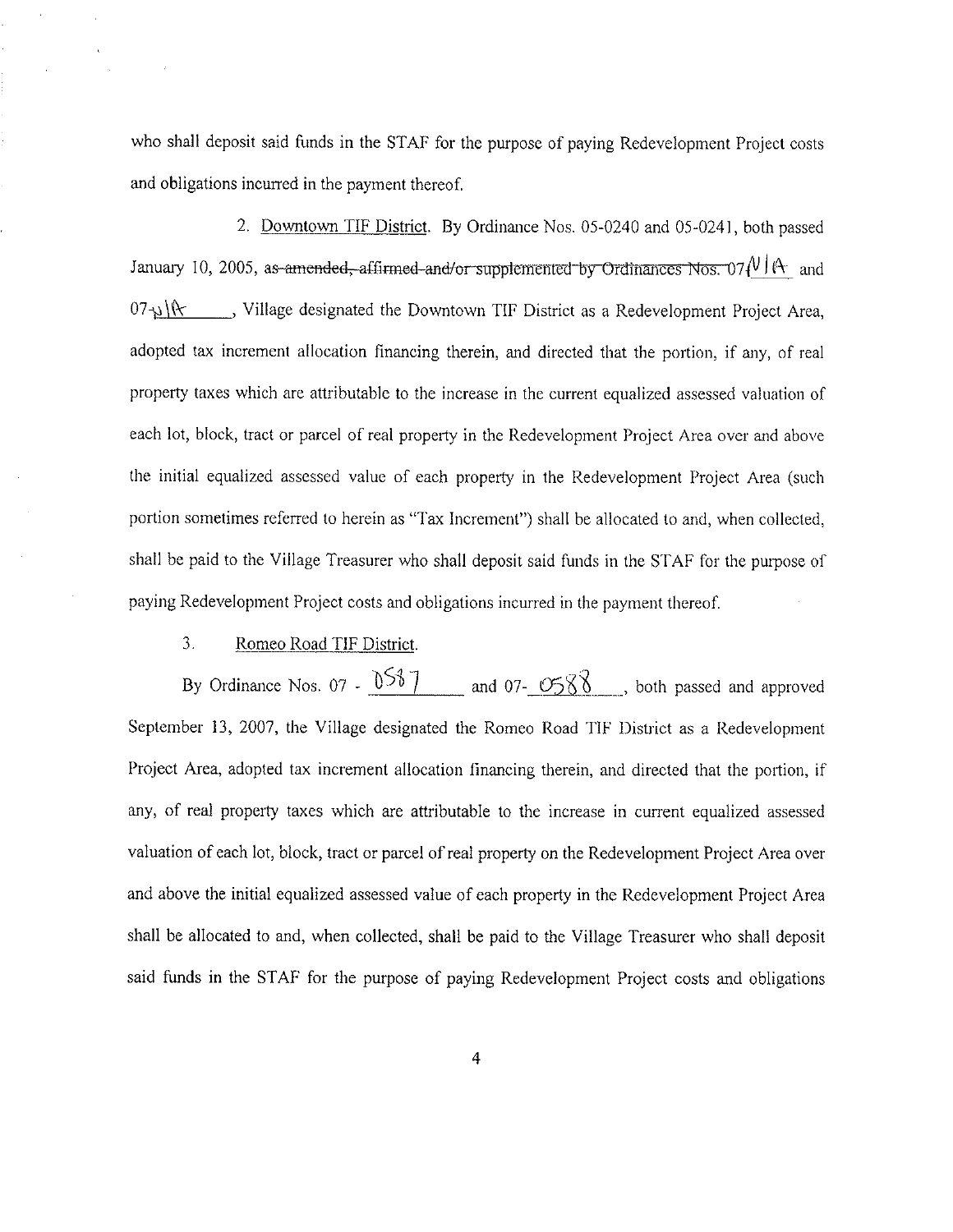incurred in payment thereof.

4. Contiguity of Marquette TIF District,Downtown TIF District and Romeo Road TIF; Payment of Redevelopment Project Costs. The Marquette TIF District and Downtown TIF District are contiguous to one another and the Romeo Road TIF is contiguous with the Downtown TIF, and, in accordance with the Act, Tax Increment received from any TIF may be used to pay Redevelopment Project Costs incurred in the other contiguous TIF, but the total amount of such Tax Increment so used, when added to other amounts used to pay Redevelopment Project Costs within the relevant T1F District, shall not exceed the total Redevelopment Project Costs set forth in the Redevelopment Plan therefore for each respective T1F.

B. Obiectives: The reasons for establishing the Downtown Redevelopment Project Area, the Marquette Redevelopment Project Area, and the Romeo Road Redevelopment Project Area arc to encourage development in aceordanee with the Redevelopment Plan for each Area.

C. Incentives: To achieve the aforementioned objectives, and to realize the resultant benefits, the Village will provide specific incentives (as hereinafter described) to the Developer, in exchange for the Developer's acquisition of the Redevelopment Site and completion of the Redevelopment Improvements, all as more fully set forth below.

#### AGREEMENT

NOW, THEREFORE, in consideration of the mutual promises and representations hereinbefore, and hereinafter, set forth, and other good and valuable consideration, the receipt and sufficiency of which is hereby acknowledged, the parties hereto hereby agree as follows: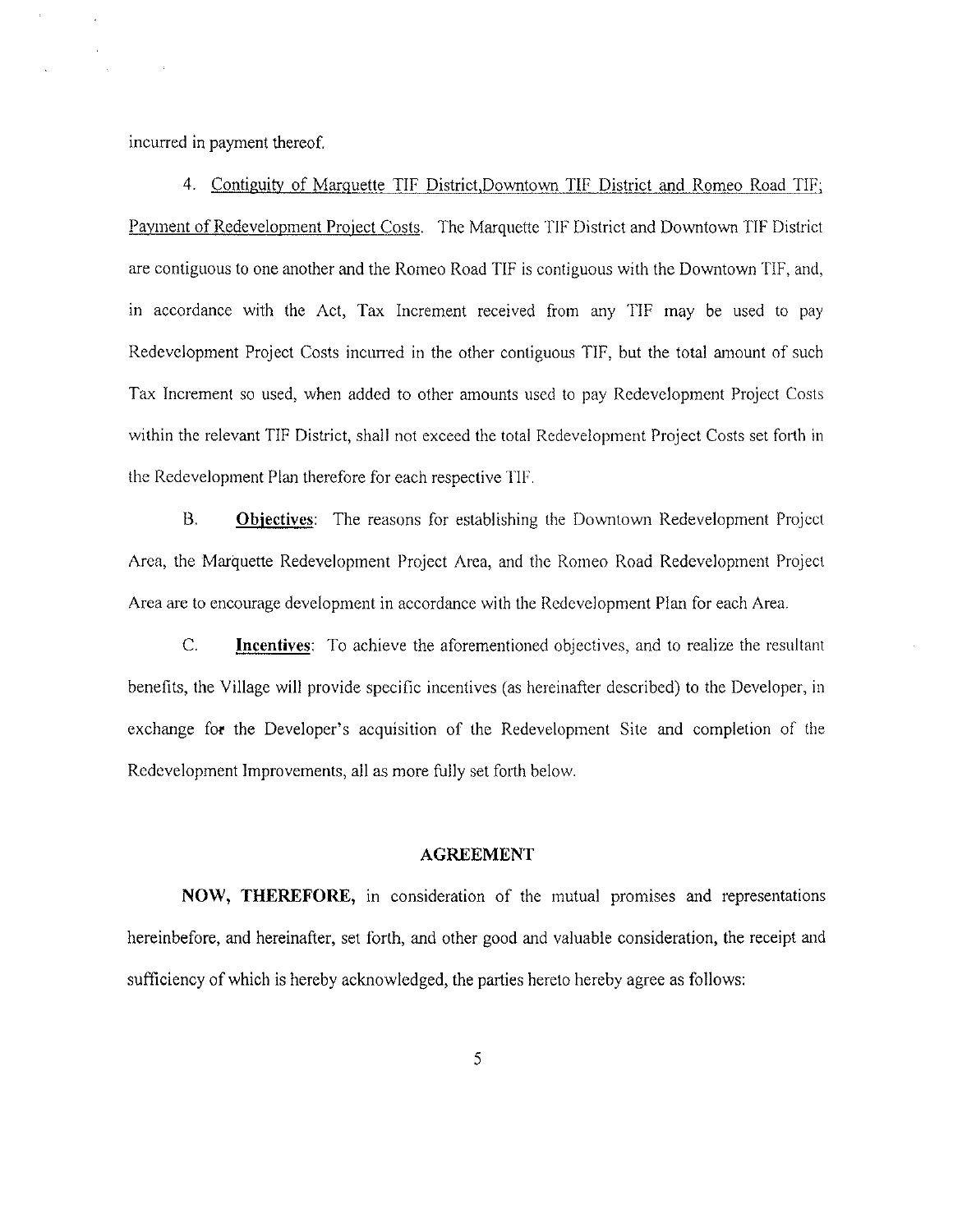#### **ARTICLE I**

#### **CONSTRUCTION OF**

#### REDEVELOPMENT IMPROVEMENTS

 $1.1$ Developer to Construct Redevelopment Improvements: In consideration of the incentives provided by the Village as hereinafter described, the Developer shall (i) on or before September 1, 2007, acquire the Redevelopment Site and (ii) on or before April 1, 2009, construct, or cause to be constructed on the Redevelopment Site, the Redevelopment Improvements in substantial conformance with the requirements therefor set forth in that certain annexation agreement by and between Village, Developer and BP Products North America, Inc. approved by Village Ordinance No. 07-0536 (the "Annexation Agreement") all plans and specifications approved by the Village and the otherwise applicable ordinances of the Village and regulations and laws of the State of Illinois. Developer shall complete the Redevelopment Improvements and the structure contemplated to be occupied by Developer's tenant for the conduct of a retail drugstore by a national company on or before April 1, 2009. It is agreed and understood that in the event there is a delay in the issuance of the NFR Letter as contemplated by the Annexation Agreement, and such delay is attributable to the: (a) Village and results in a delay in completing the Redevelopment Improvements beyond April 1, 2009; or (b) Illinois Environmental Protection Agency in issuing the NFR letter; such date shall be extended a reasonable period of time so as to complete the Redevelopment Improvements.

1.2 Developer to Maintain Redevelopment Improvements in a Safe and Sightly Manner in Conformance with all Applicable Laws and Ordinances: Developer and its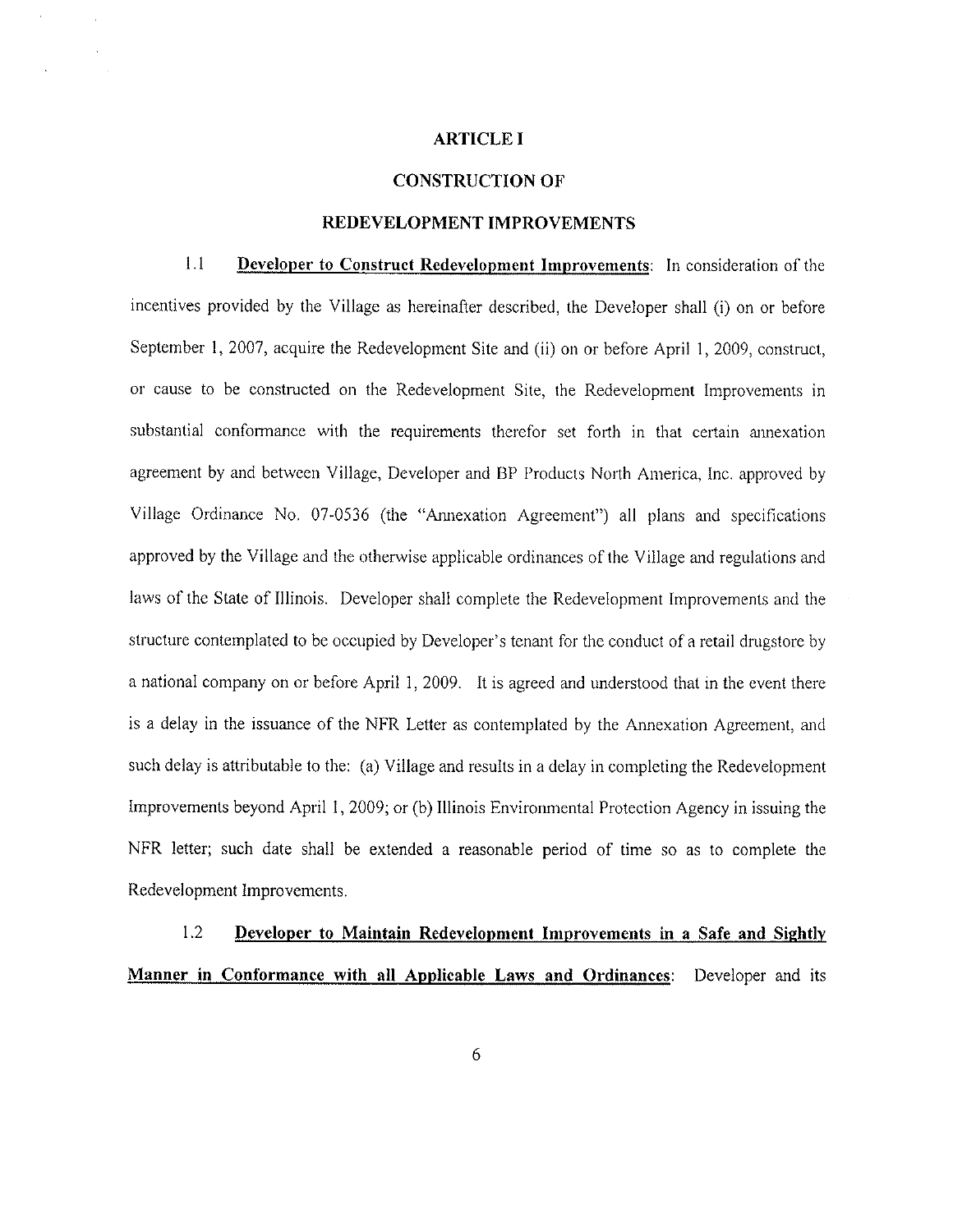successors and assigns shall, at all times, operate in and from the Redevelopment Improvements in conformance with all applicable laws, ordinances, and regulations.

#### **ARTICLE II**

#### DEVELOPMENT INCENTIVES

2.1 Redevelopment Project Cost Advancement: The Village has entered into this Agreement in furtherance of the Romeo Road Redevelopment Plan, and, directly in connection therewith, agrees to pay to Developer from the STAF a portion of the Developer's costs in acquiring the Redevelopment Site and/or constructing those Redevelopment Improvements which are Redevelopment Project Costs in the total amount of Three Hundred and Fifty Thousand and No/100 Dollars (\$350,000.00), as Redevelopment Project Costs thereunder, in the manner hereinafter set forth, but subject at all times to the availability of such amount in the Village's STAF. The Village represents and warrants that as of the date hereof, there are sufficient funds in the Village's STAF to satisfy full payment of all Redevelopment Project costs within the time period set forth below. Such payments shall be made as follows: a) One third of the total payment amount shall be due and payable upon the Developer's presentation of documentation reasonably acceptable to the Village that the Developer has closed on and acquired title to the Redevelopment Site; b) the second third of the total payment amount shall be due and payable upon the Developer's receipt of a permit to construct a building within the Redevelopment Site contemplated to be occupied by Developer's tenant for the conduct of the retail drugstore business and c) the final third of such total payment amount shall be due and payable upon the issuance of a final certificate of occupancy for the building within the Redevelopment Site contemplated to be occupied by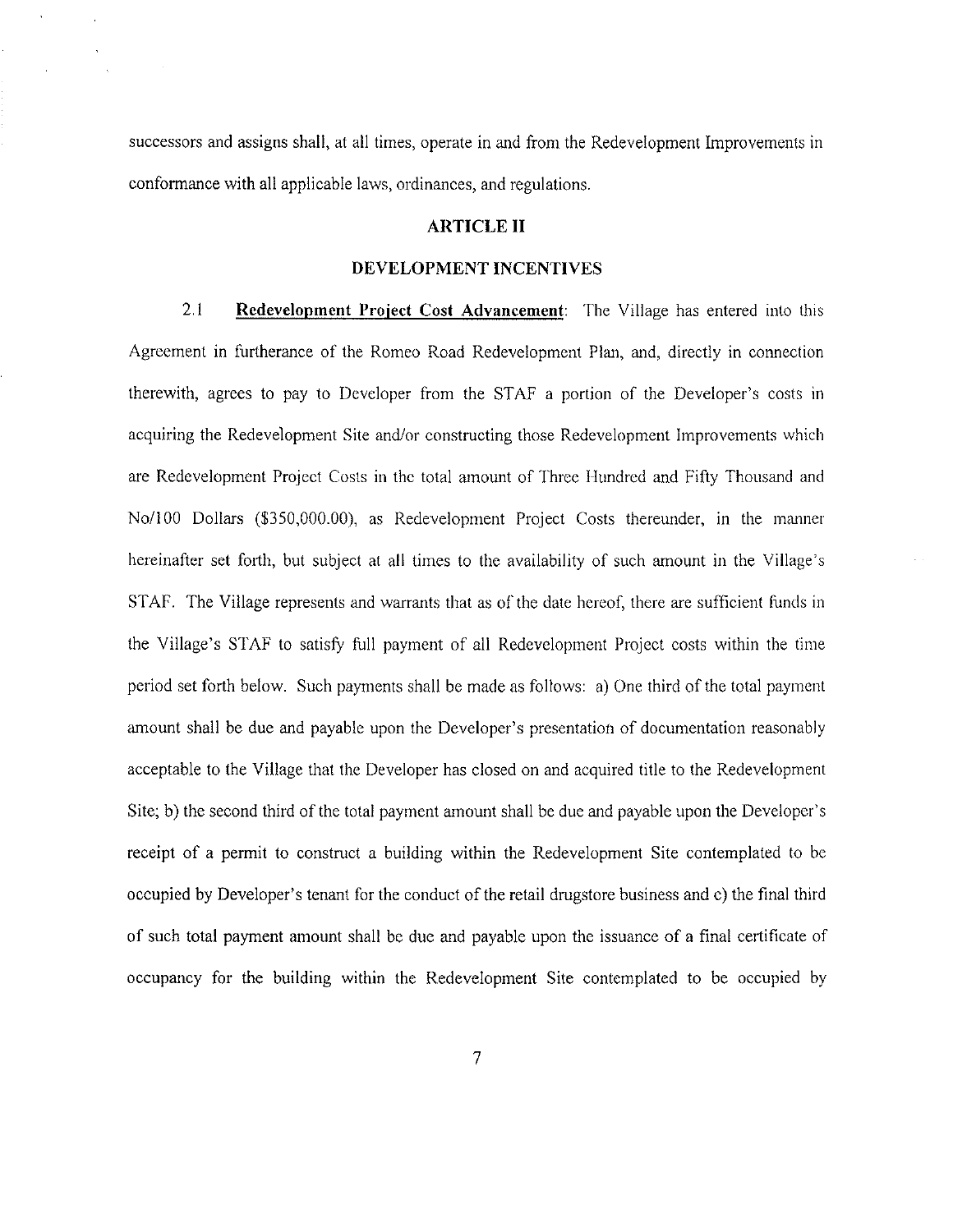Developer's tenant for the conduct of a retail drugstore business and the actual commencement of operations by such retail drugstore business. Payments shall only be made as reimbursement for the Redevelopment Project Costs. The Developer shall provide such information and documentation as is reasonably necessary to demonstrate to the Village that amounts paid will be used as reimbursement for Redevelopment Project Costs.

#### **ARTICLE III**

#### **ADDITIONAL DEVELOPER OBLIGATIONS**

 $3.1$ **Default by Developer:** Payments to be made by Village to Developer hereunder shall be subject to the availability in the STAF of sufficient funds therefor not otherwise required for the payment of Redevelopment Project Costs or other obligations to which the Village has previously committed itself in accordance with the Act; in the event that the funds necessary to make a payment are not available in whole or in part at the time such payment is due, the Village may defer making the remainder of such advancement and any subsequent advancements until such time as sufficient funds may be available within the STAF. Said payments shall cease entirely upon the occurrence of any one or more of the following events (which events shall be deemed a breach of Developer's obligations hereunder);

The Developer's Tenant fails to occupy and commence operations in the a. Redevelopment Improvements for the uses and purposes contemplated hereby on or before April 1, 2009, unless such date is extended pursuant to Article 1.1 ("Occupancy Obligation");

 $<sub>b</sub>$ .</sub> The Developer has sold, assigned, or otherwise transferred the Redevelopment Site prior to the satisfaction of the Occupancy Obligation without first having obtained the written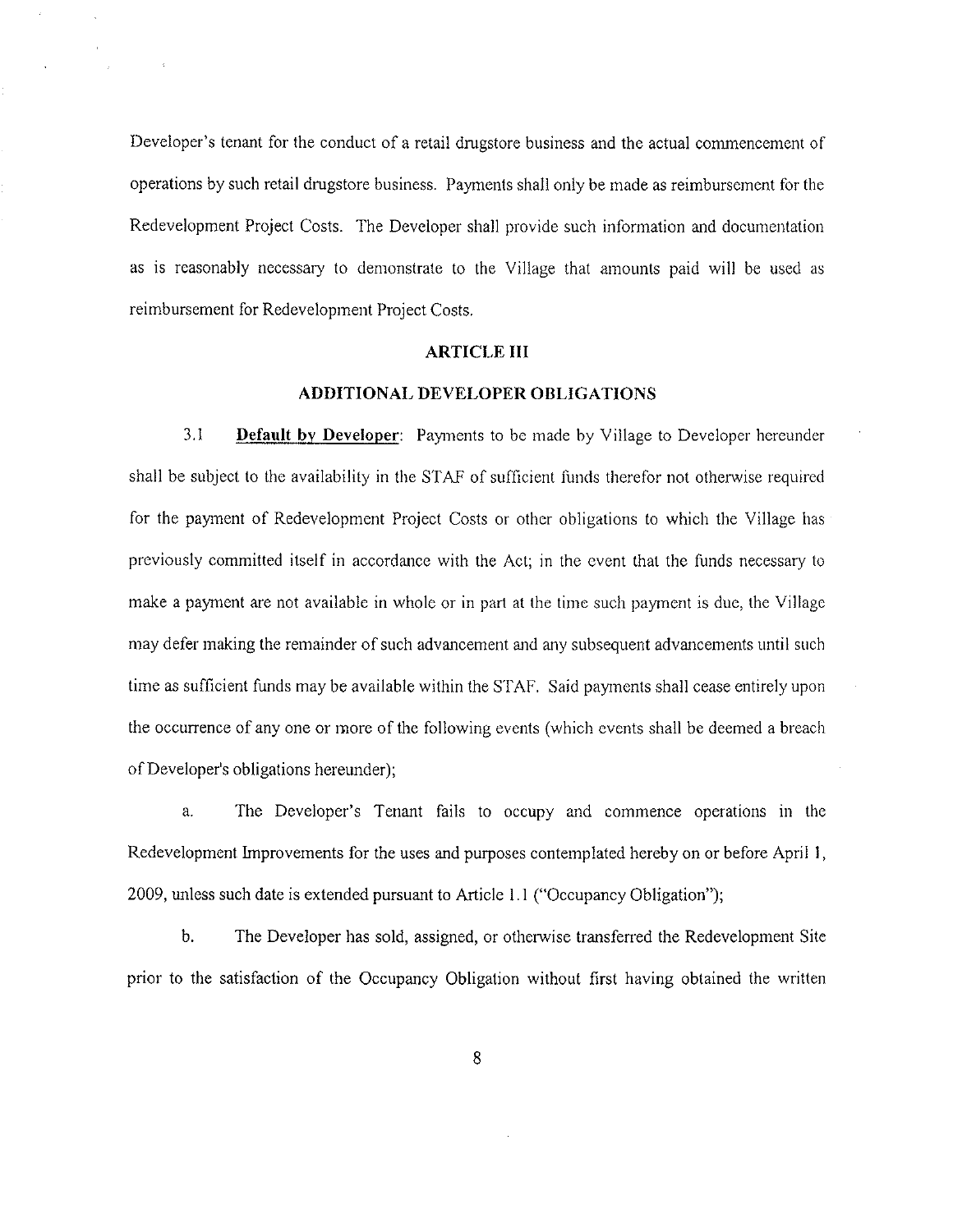consent of the Village, which consent shall not be withheld unreasonably; or

c. Developer defaults in the performance or in the observance of, or in compliance with any of its covenants, agreements, or obligations, or breaches or violates any of its representations contained in this Redevelopment Agreement prior to satisfaction of the Occupancy Obligation. In the event that the Occupancy Obligation is not fulfillcd, then the Developer shall repay to the Village STAF any and all amounts paid to the Developer pursuant to this Agreement.

#### ARTICLE IV

#### COMPLIANCE WITH LAW

4.1 **Defense of TIF District:** In the event that any court or governmental agency having jurisdiction over enforcement of' the Act and the subject matter contemplated by this Agreement shall determine that this Agreement, or payments to be made hereunder are contrary to law, or in the event that the legitimacy of any TIF District of the Village is otherwise challenged before a court or governmental agency having jurisdiction thereof, the Village will defend the integrity of the TIF District, and this Agreement, and the Developer shall support and reasonably cooperate with the Village's efforts to this end. In the event of an adverse lower court or agency ruling, payments shall be suspended during the pendency of any appeal thereof, but such payments shall be reinstated retroactively if such adverse ruling is reversed by the reviewing court or agency. The Village shall not intentionally seek to set aside, or otherwise challcngc, its obligations under this Agreement.

4.2 Opinion of Counsel for Developer: Prior to adoption of this Agreement by the Village in Ordinance form, Developer shall furnish the Village with an opinion of its counsel stating that to the best of the Developer's knowledge and belief, that the Developer has taken all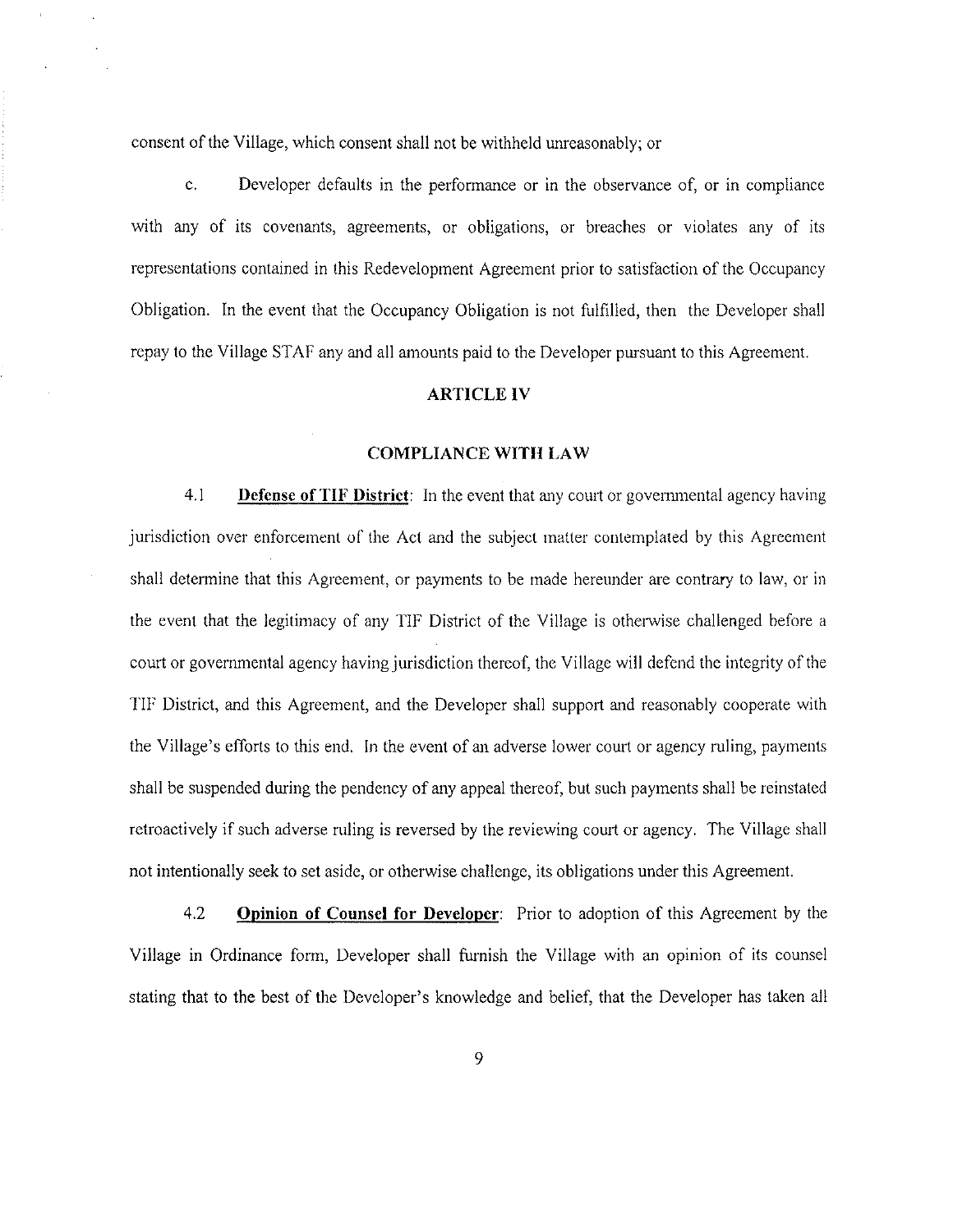legally required actions necessary for the approval of this Agreement, and that the performance of the other terms and provisions contemplated by the Redevelopment Agreement are in compliance with all applicable laws, rules, and regulations, federal, state and local.

4.3 Information Rcturn: Developer will be requested to complete an annual TlF Allocation Information Return on <sup>a</sup> form provided by the Village. This return will assist the Village in administering the TIF District. This return will request such information as the Village shall deem relevant to carrying out the objectives of the Downtown Redevelopment Plan. Timely, truthful, completion and filing of the TIF Allocation Information Return shall be <sup>a</sup> condition of Developer's receipt of payments hereunder.

4.4 Prevailing Wage; Non-Discrimination: In accordance with 820 ILCS 130/1 et. seq., contractors engaged by the Developer shall pay their laborers, mechanics, and other workers the prevailing wage. The prevailing rate of wages means the hourly cash wages plus fringe benefits for health and welfare, insurance, vacations, and pensions paid generally in Will County to employees engaged in work of <sup>a</sup> similar character on public works. Further, the Developer and all contractors engaged by the Developer shall comply fully with all applicable federal, state and local laws or regulations prohibiting discrimination in employment and promoting equal opportunity in employment.

#### ARTICLE V

#### NOTICE

 $5.1$  Form: All notices and demands required hereunder shall be in writing and shall be deemed given when delivered personally or three (3) days after deposit in the United States Mail,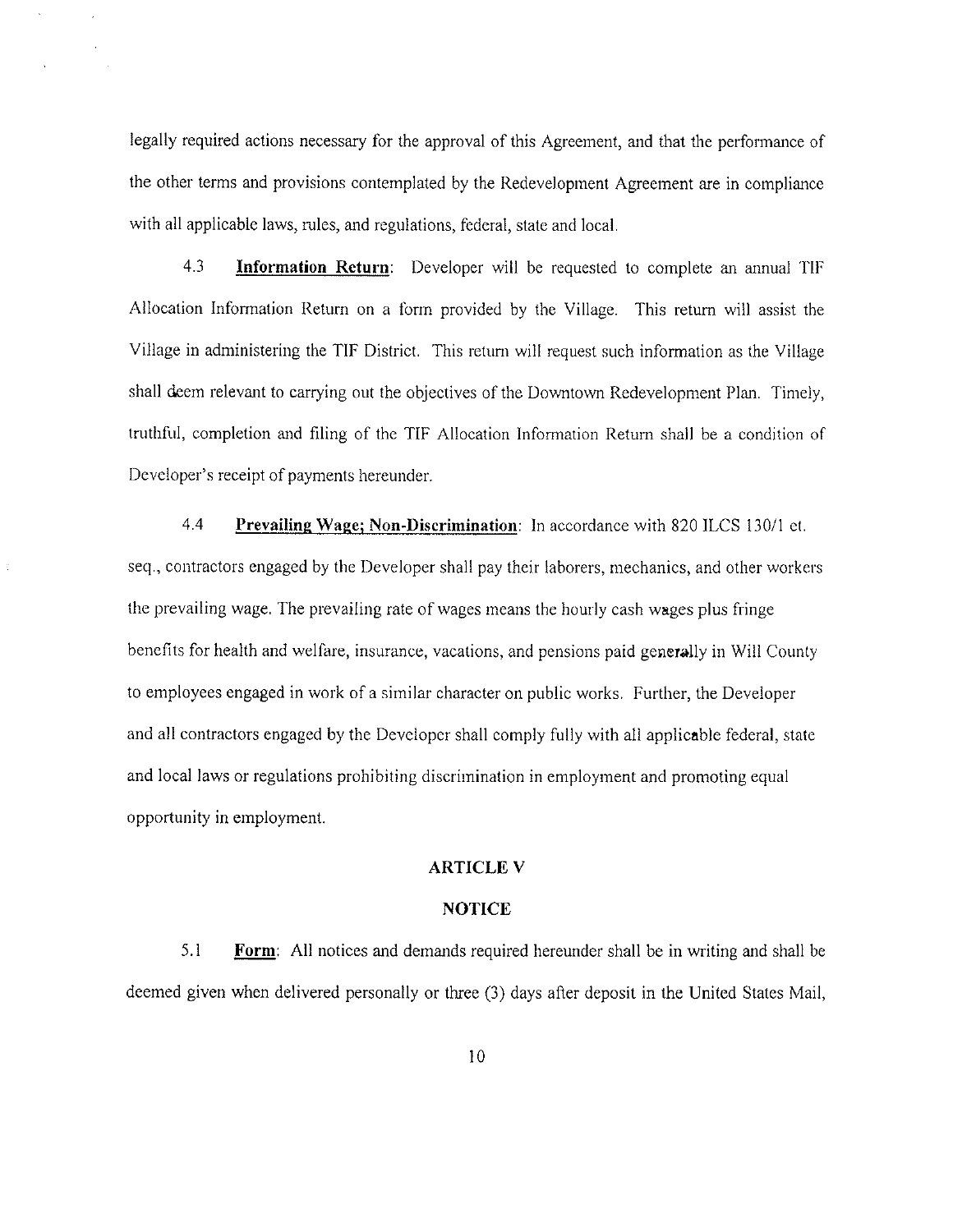postage prepaid, certified, with return receipt requested, addressed to the parties as follows:

 $\sim$   $\sim$ 

| If to the Village:   | Village of Romeoville<br>13 Montrose Drive<br>Romeoville, Illinois 60446<br>Attn: Village Manager                 |
|----------------------|-------------------------------------------------------------------------------------------------------------------|
| With a copy to:      | Raymond E. Meader<br>Tracy, Johnson & Wilson<br>2801 Black Road<br>Joliet, Illinois 60435                         |
| If to the Developer: | DL Acquisitions Inc.<br>1011 E. Touhy Suite 290<br>Des Plaines, IL 60018<br>Attn.: Gary Lundgren or Geoff Dowling |
| With a copy to:      | Brown & Brown PC<br>513 Central, Fifth Floor<br>Highland Park, IL 60035                                           |

#### **ARTICLE VI**

Attn.: Kenneth H. Brown Esq.

#### **GENERAL**

6.1 **Curative Period:** If the Developer shall default in the performance or observance of, or in compliance with, any of its covenants, agreements, and obligations, or breach or violate any of its representations contained in this Agreement, then Developer shall have a sixty (60) day period ("Developer's Curative Period") after the date of notice of default from the Village within which time to correct or cure such default, breach, or violation. If, within Developer's Curative Period, Developer cannot cure or correct such default, breach, or violation, then the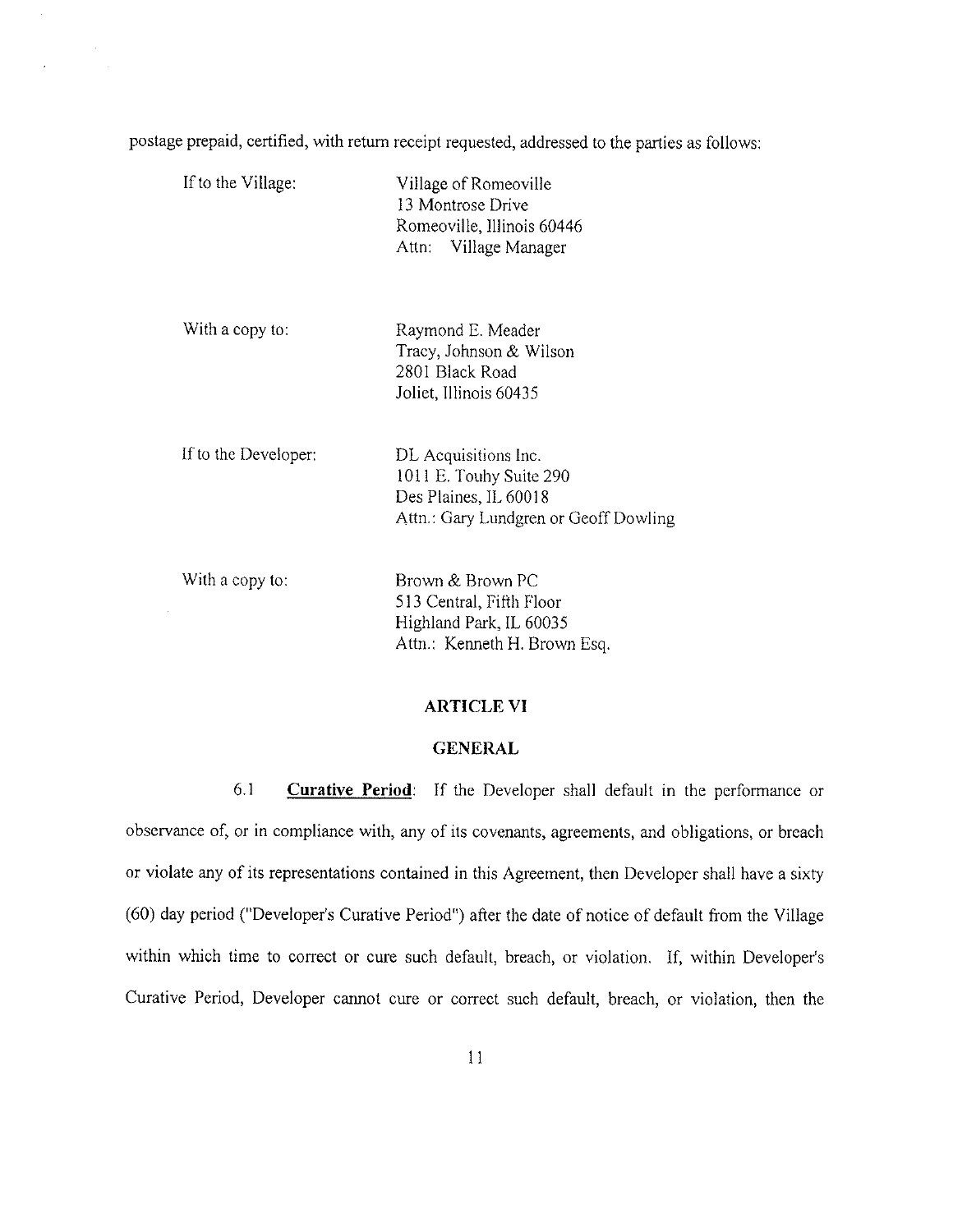Village shall be relieved of making any further payments hereunder, in addition to all other remedies available to the Village under the law or otherwise under this Agreement.

6.2 Incorporation of Recitals: The definitions and recitals set forth in the Definition of General Terms and Preamble are hereby specifically incorporated into this Agreement.

6.3 Entire Agreement: The terms and conditions set forth in this Agreement and the Annexation Agreement and their Exhibits supersede all prior oral and written understandings and constitute the entire agreement between the Village and Developer.

6.4 Binding Upon Successors in Interest; Term: This Agreement shall be binding upon the parties hereto and their respective heirs, successors, administrators, assigns, or other successors in interest, for a term commencing on the date first above named, and ending contemporaneously with the termination of the Romeo Road TIF District.

6.5 Titles of Paragraphs: Titles of the several parts, paragraphs, sections, or articles of this Agreement are inserted for convenience of reference only and shall be disregarded in construing or interpreting any provision.

#### 6.6 Insurance.

A. **Insuring the Construction of the Improvements**. The Developer shall cause the Village to be named as <sup>a</sup> primary, noncontributory additional insured party on any insurance policy or policies issued or an endorsement to such policy(ies), to provide builder's risk, general liability and Workers' Compensation coverage for the construction of the Redevelopment Improvements with an insurer reasonably acceptable to the Village. Each of these insurance policies shall be issued with limits, which are economically appropriate for the size and scope of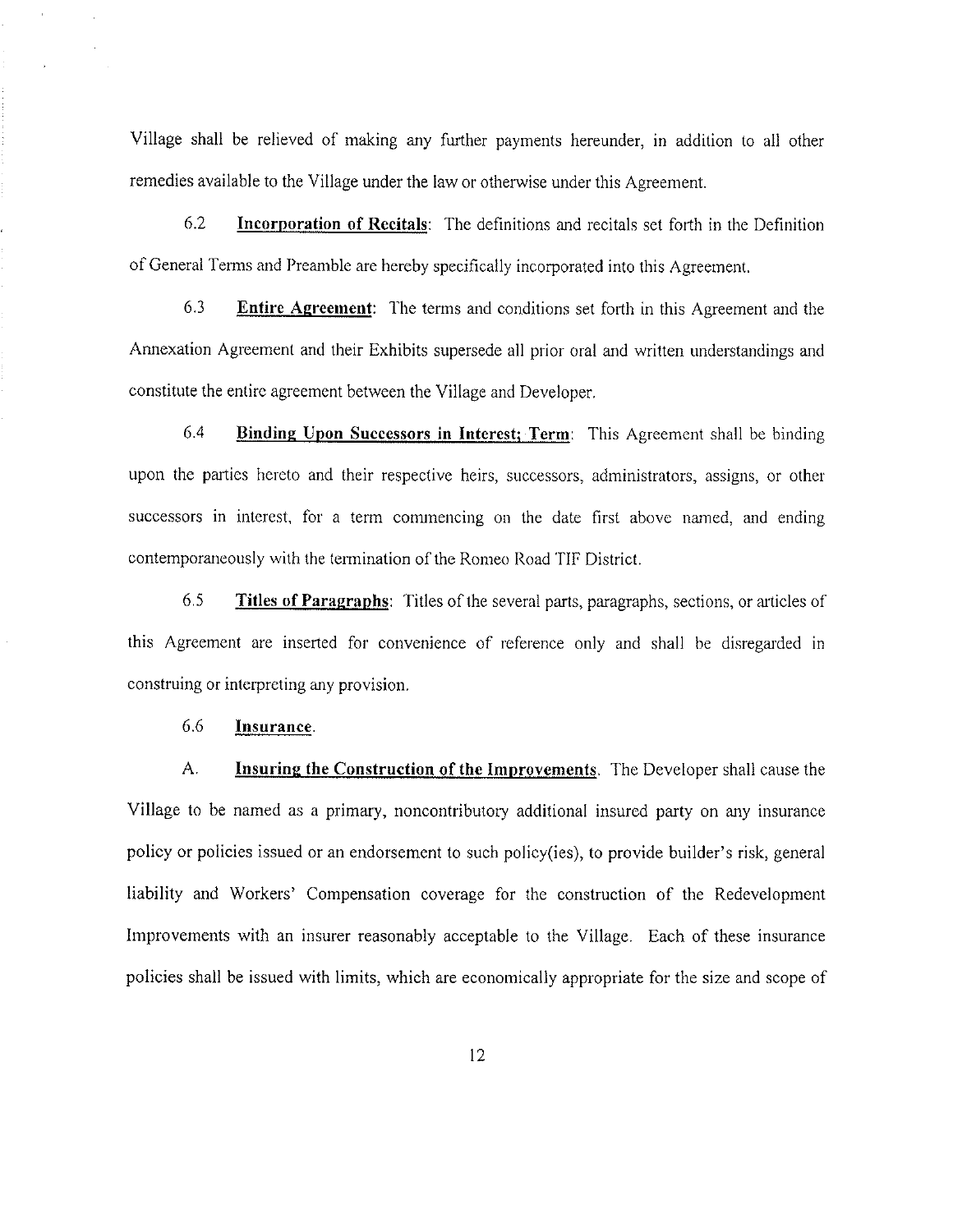the Improvements and commercially reasonable and acceptable to the Village. Each of these insurance policies shall provide for not less than thirty (30) days written notice to the Village in the event of cancellation. The Developer shall provide the Village with certified copies of such policies and Certificates of Insurance for such policies naming the Village as primary, noncontributory additional insured prior to commencement of construction of the Redevelopment Improvements.

Prior to commencement of construction of the Redevelopment Improvements the Developer shall deliver to the Village all required certificates of insurance which shall be subject to approval by the Village with regard to the carrier, amounts and coverages.

**B.** Insurance Covering the Improvements. Throughout the term of this Agreement, the Developer or its successor, assignee or designee shall maintain an insurance' policy or policies insuring the Redevelopment Site (and structures and improvements located thereon), against loss by fire or other hazard, in an amount equal to the cost of reconstruction. with an insurer reasonably acceptable to the Village. The Developer shall provide the Village with copies of such policies and Certificates of Insurance for such policies within thirty (30) days after completion of the Redevelopment Improvements. In the event the Developer fails to procure the insurance required by this Section 6.6, after thirty (30) days notice the Village may procure such insurance at the Developer's expense.

Notwithstanding the foregoing, it is agreed and understood that the Developer's Tenant has the right to self-insure the Redevelopment Improvements. Accordingly, so long as the Redevelopment Improvements are occupied by Developer's Tenant for the conduct of a retail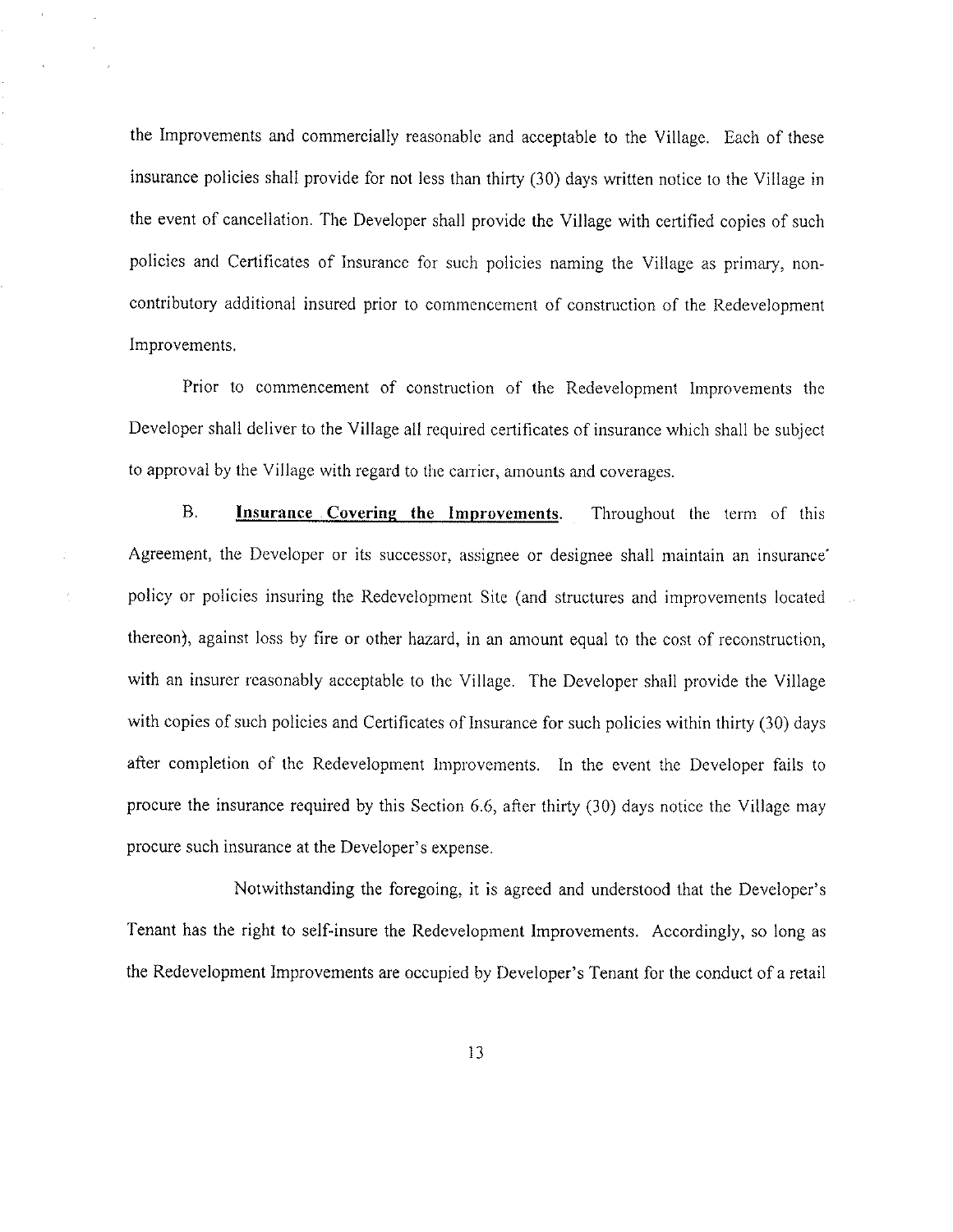drug store by a national drug store company, Developer's obligations under this Section 6.6.B. shall be deemed satisfied by Developer's Tenant providing a web-based memorandum of insurance or letter verifying said Tenant's self-insurance program.

6.7 **Conflict of Interest Disclosure.** Pursuant to Section  $5/11$  74-4-4(n) of the Act, the Developer represents, warrants and covenants that, to the best of its knowledge, no member, official, or employee of the Village or of any Village commission or committee exercising authority over the Redevelopment Project Area or the Redevelopment Plan, or any consultant hired by the Village, in connection with the planning and preparation of the Redevelopment Plan or Project, owns or controls, has owned, controlled or will own or control any interest in the Developer, the Redevelopment Site or the Redevelopment Improvements.

 $6, 8$ **Recording.** This Agreement shall be recorded with the Will County Recorder of Deeds.

÷

#### [SIGNATURE PAGE IMMEDIATELY FOLLOWS]

 $14$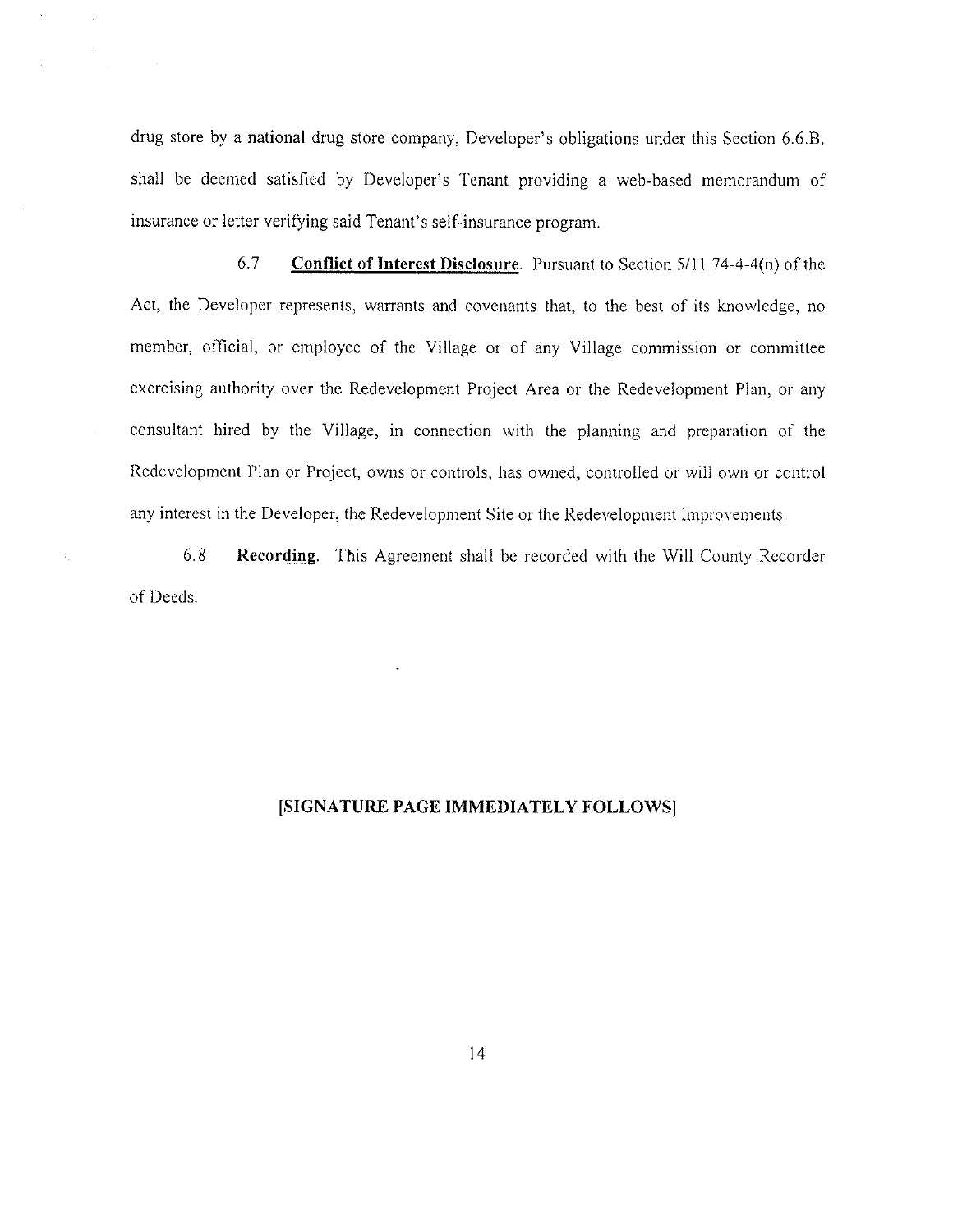### IN WITNESS WHEREOF, this Agreement is executed as of the date first written above.

VILLAGE OF ROMEOVILLE By:

Fred Dewald, Village President

 $\mathcal{A}^{\mathcal{A}}$ 

 $\bar{z}$  $\overline{\phantom{a}}$ 

 $\mathcal{L}_{\mathcal{A}}$ Attest:

Raymond Holloway, Village Clerk

Lundgren Dowling 1180 N. Farnsworth LLC

 $\frac{1}{1}$  $\ln\zeta$ By:

Its President / Correige

Attest:

Its Secretary

 $\sim$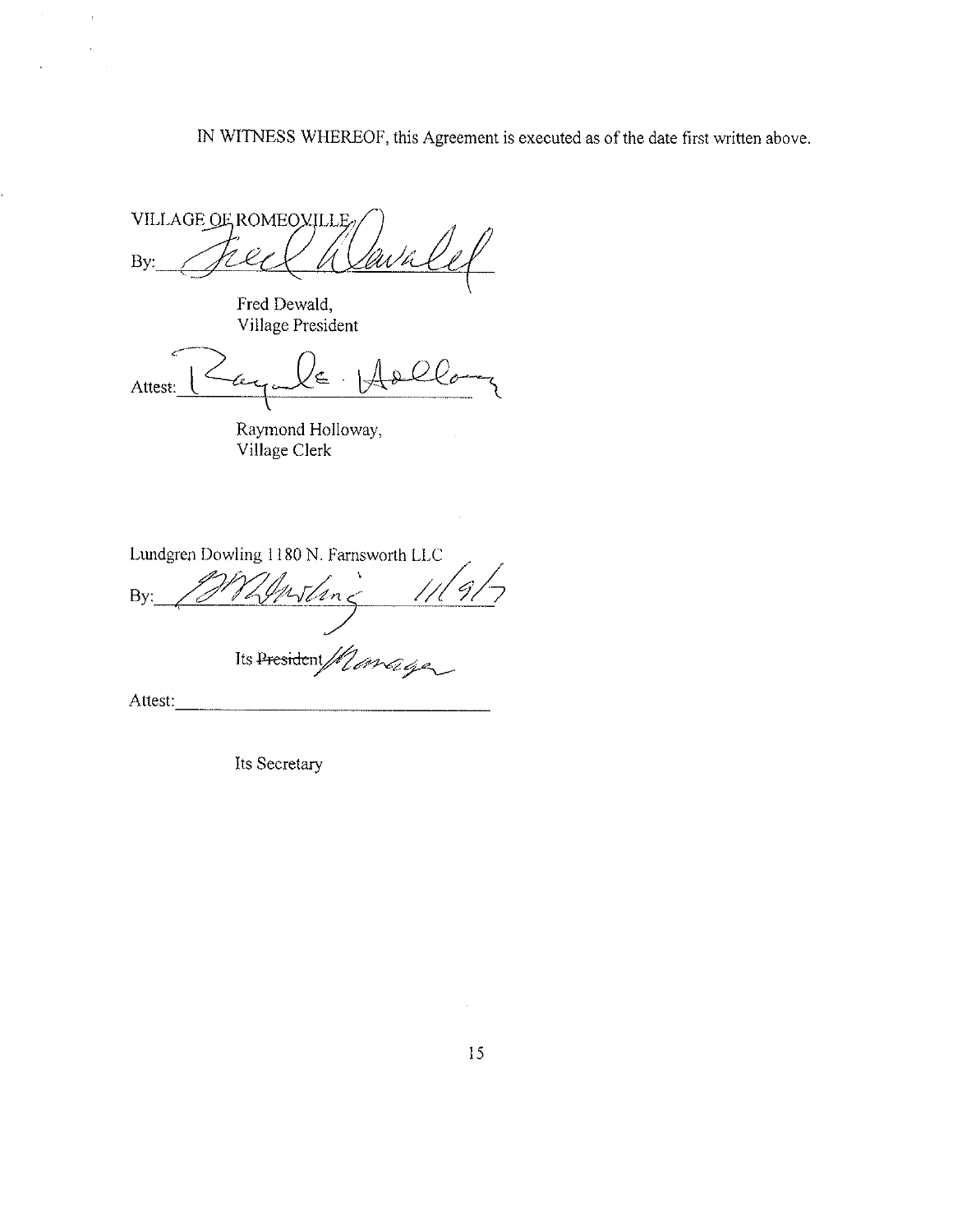#### Parcel 1

 $\sim$ 

Lot 1 in Unit No. 1 of Mikan's Romeo Estates, a Subdivision of Part of the South 1/2 of Section 34, Township 37 North, Range 10 East of the Third Principal Meridian, According to the Plat Thereof Recorded April 19, 1954, in Plat Book 28, Page 32, as Document Number 748172, in Will County, Illinois

#### PIN-12-02-34-313-019-0000

Parcel 2

Lot 2 in Unit No. 1 of Mikan's Romeo Estates, a Subdivision of Part of the South 1/2 of Section 34, Township 37 North, Range 10 East of the Third Principal Meridian, According to the Plat Thereof Recorded April 19, 1954, in Plat Book 28, Page 32, as Document Number 748172, in Will County, Illinois

PIN-12-02-34-313-018-0000

Parcel 3

That Part of the South 1/2 of the South 1/2 of Section 34, Township 37 North, Range 10 East of the Third Principal Meridian (Except that Part Dedicated to the County of Will, State of Illinois, for Public Road Purposes in Document 698507), Bounded and Described as Follows: Beginning at a Point on the North Line of Romeo Road, Distant 125.00 Feet East of the East Right-of-Way Line of Route #66; Thence North 01 Degrees 29 Minutes 54 Seconds East, 295.00 Feet to a Point; Thence North 89 Degrees 37 Minutes 54 Seconds East, for a Distance of 170.20 Feet to a Point; Thence South 01 Degrees 29 Minutes 53 Seconds West, for a Distance of 295.20 Feet to a Point on the North Right-of-Way Line of Said Romeo Road; Thence South 89 Degrees 37 Minutes 54 Seconds West, on the Last Described Line, for a Distance of 70.20 Feet to a Point of Beginning, all in Will County, Illinois

PIN-12-02-34-313-010-0000

Parcel 4

That Part of the South 1/2 of the South 1/2 of Section 34, Township 37 North, Range 10 East of the Third Principal Meridian (Except that Part Dedicated to the County of Will, State of Illinois, for Public Road Purposes in Document 698507), Which Lies East of the Highway Known as US Route 66, Bounded and Described as Follows: Beginning at a Point Where the East Lin of US Route 66, Distant 30.00 Feet North of the North Line of the Highway Known as Romeo Road (Said Point of Beginning also Being the Northerly Corner of Parcel 003 as Shown on Plat of Highways, State of Illinois, Department of Transportation Job R91-023-95); Thence Continuing North 01Degrees 29 Minutes 54 Seconds East, Along the East Line of Said Route 66, for a Distance of 265.20 Feet to a Point; Thence North 89 Degrees 37 Minutes 54 Seconds East, for a Distance of 125.00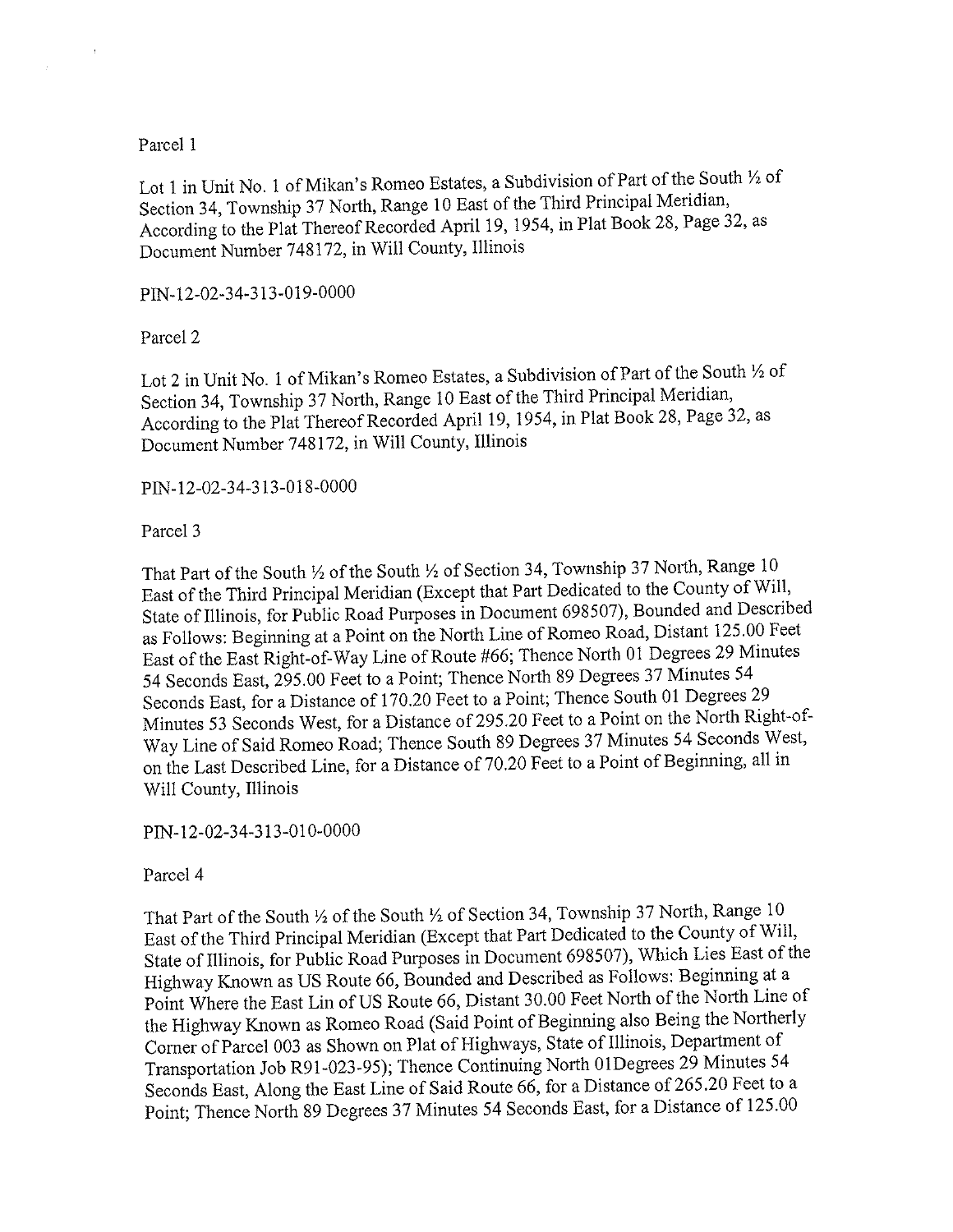Feet to a Point; Thence South 01 Degrees 29 Minutes 54 Seconds West, on a Line 125.00 Feet East of and Parallel with the East Right-of-Way Line of Said Route 66, for a Distance of 295.20 Feet to a Point on the North Right-of-Way of Romeo Road; Thence South 89 Degrees 37 Minutes 54 Seconds West, on the Last Described Line for a Distance of 90.00 Feet to a Point Distant 35.00 Feet East of the East Right-of-Way Line of Said Route 66 (Said Point also Being the Easterly Corner of the Aforesaid Parcel 003); Thence North 48 Degrees 58 Minutes 44 Seconds West, Along the Northeasterly Line of Said Parcel 003, for a Distance of 45.35 Feet to the Point of Beginning, in Will County, Illinois

PIN-02-34-313-011-0000